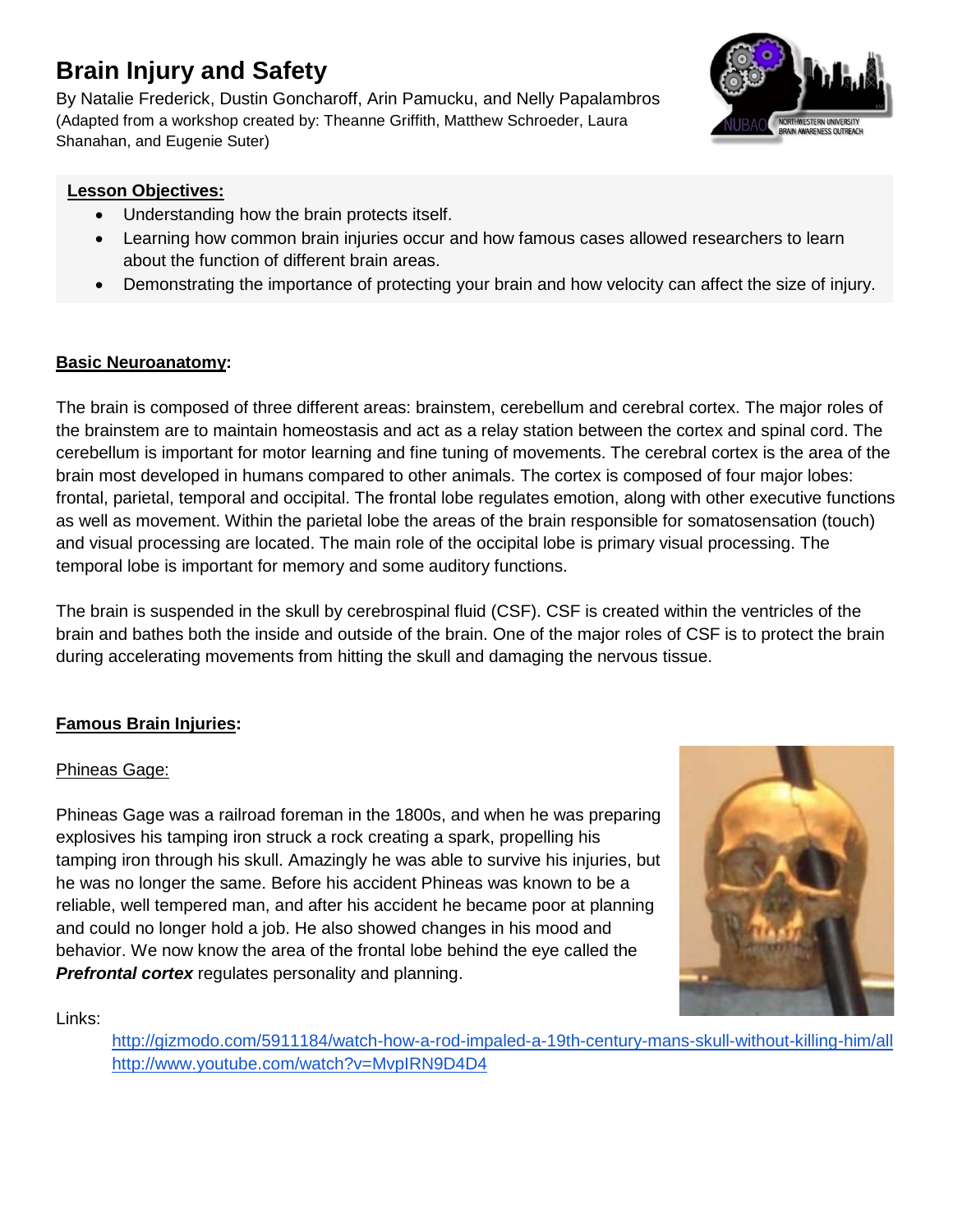#### Patient H.M. (Henry Molaison):

Henry Molaison began suffering from intractable epilepsy around age seven, thought to be caused by a bicycle accident. When he was in his twenties, the source of his epilepsy was localized to both his left and right *medial temporal lobes*. He underwent surgery to remove the tissue causing the seizures. Overall the operation was a success, but no one could have predicted the outcome. Located within the temporal lobe that was removed in Henry Molaison is the *hippocampus*, and today we know this structure is important for the creation of new memories. H.M. could no longer form new memories, but retained all of his memories from before



the surgery. Based on this observation, it has been suggested that after creation of new memories in the hippocampus, the memories are "transferred" to other brain regions for long-term storage. H.M. was further studied over the course of many decades and further analysis revealed that he was capable of motor learning, such as being able to learn how to throw a ball, but he could not remember the experience that he had learned how to throw a ball. Overall, researchers we able to determine that the hippocampus is important for the formation of *declarative memories* which is defined as memories that can be consciously recalled (e.g., memories for events aka "what, when, where" memory, and memories for facts), but not for motor learning and retrieval of long-term memories (although this is a subject of major debate today in neuroscience).

Links:

[http://deskarati.com/2012/01/21/the-brain-of-hm-henry](http://deskarati.com/2012/01/21/the-brain-of-hm-henry-molaison/)[molaison/](http://deskarati.com/2012/01/21/the-brain-of-hm-henry-molaison/) <http://thebrainobservatory.ucsd.edu/content/video-scientia-nova-memory> <http://www.youtube.com/watch?v=IKP6tBhM2T4>

## Aphasias:

Aphasias are defined as the disturbance of the comprehension and formulation of language caused by dysfunction in specific brain regions. There are two main types of aphasias: *Broca's and Wernicke's aphasias*, both named after the physicians that first described them. Patients with Broca's aphasia have a lesion on the left side of the brain in a region called *Broca's area*, and these patients present with an inability to generate fluent speech. These patients have intact language comprehension and know what they want to say, but have trouble expressing themselves in both speech and writing. Patients with Wernicke's aphasia have a lesion on the left side of the brain corresponding to *Wernicke's area*. These patients can speak with normal sounding rhythm and syntax, but have a major impairment in understanding language. Their word choices do not make sense in context.

Links:

<http://www.youtube.com/watch?v=1aplTvEQ6ew> <http://www.youtube.com/watch?v=dKTdMV6cOZw>

## Strokes:

There are two main categories of strokes: ischemic and hemorrhagic. *Ischemic strokes* are caused by a blockage of an artery supplying blood to the brain, about 85% of strokes are ischemic strokes. The other 15% of strokes are *hemorrhagic strokes* cause by a break in the blood vessel. Both types of strokes cause nervous tissue to die in the area surrounding the infarction, often times causing a loss of function. One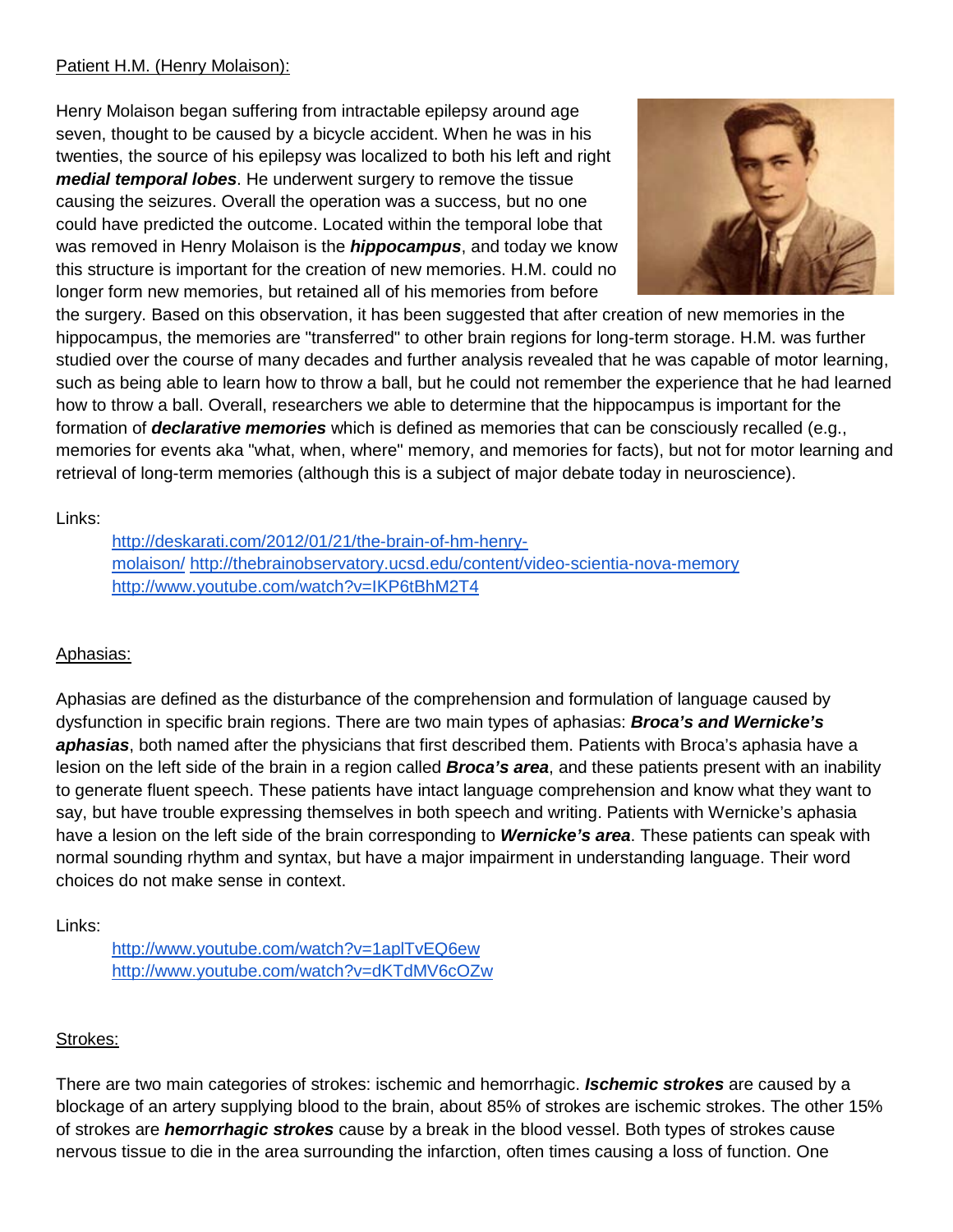example of a stroke patient is Senator Mark Kirk that suffered an ischemic stroke in his right motor cortex, causing loss of movement function in his left hand and leg. Additionally, both Broca's and Wernicke's aphasias can be caused by strokes.

Links:

<http://www.youtube.com/watch?v=yH6WqBNBOZQ> <http://www.youtube.com/watch?v=gnZcxJ7MZY4>

## Concussions:

Concussions are a common form of traumatic brain injury and can also be referred to medically as mild traumatic brain injury (MBTI), minor head trauma, or minor head injury (MHI). A concussion occurs when the head hits an object (or an object hits the head) with enough force that the cerebral spinal fluid surrounding the brain cannot cushion the blow. Symptoms of concussions include confusion, headache, loss of consciousness, and nausea/vomiting. The impact of the blow sends shock waves through the brain that can lead to bruising of the brain, broken blood vessels and nerve damage. Helmets can protect the head from such trauma, however, in high impact sports such as football, the incident of concussions is high. Long-term consequences of repeated concussions have been observed in professional football players, demonstrating the effects of repeated brain injury and the importance of avoiding any type of head trauma.

## Links:

<http://science.kqed.org/quest/video/sidelined-sports-concussions/>

## Recovery After Injury:

The brain is capable of some recovery after injury, and you may have witnessed this with a stroke patient relearning how to do everyday tasks. The process that regulates recovery is *synaptic plasticity*. Current connections in the brain can be strengthened or weakened with usage and training that can allow the brain to reorganize. However, depending on the severity of the injury a significant recovery may not be possible.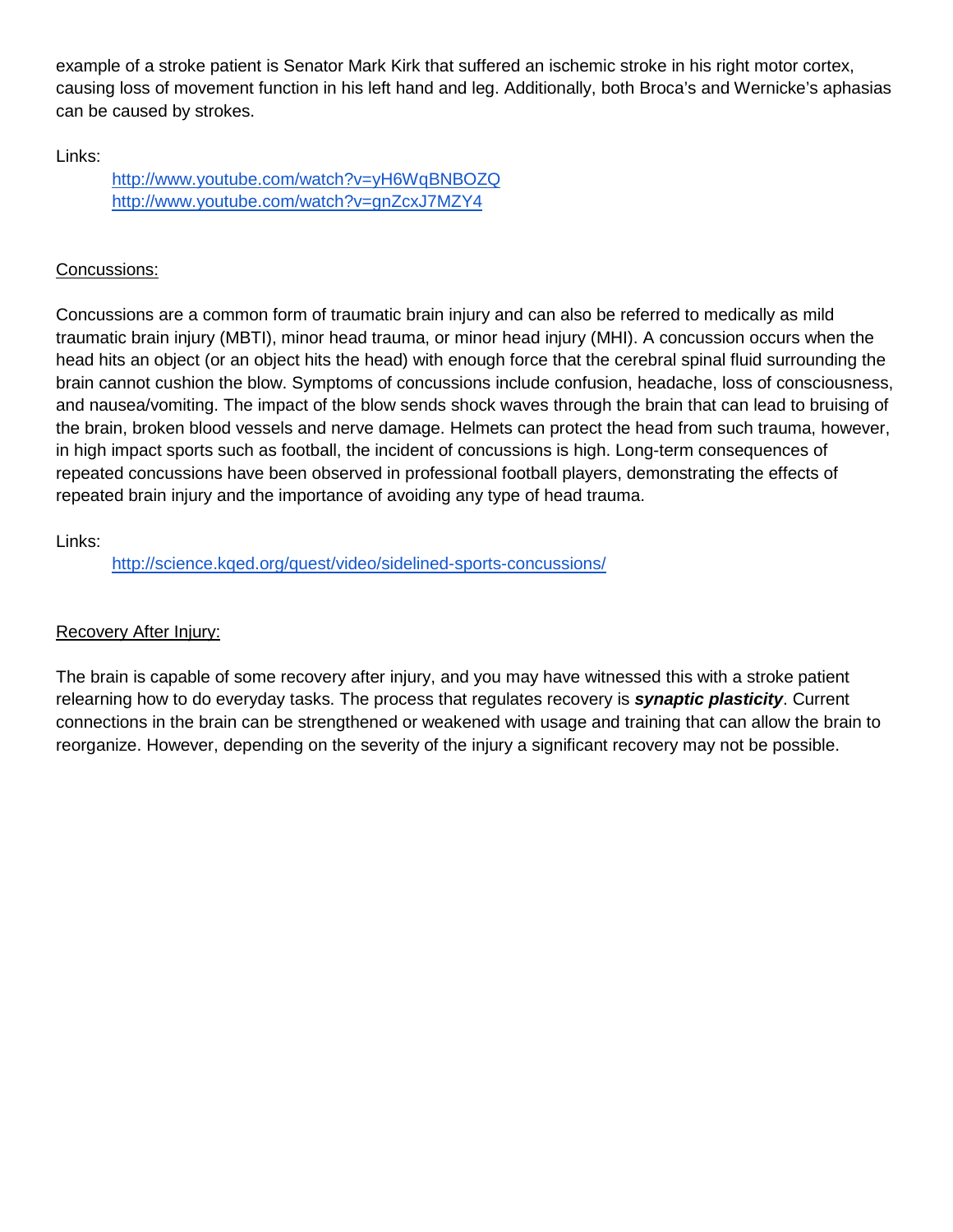#### **Activities:**

Cerebrospinal fluid (CSF): this activity demonstrates the importance of CSF

Materials:

- 2 brain erasers (pkg 50 is \$15-20 on Amazon)
- 2 jars to hold the erasers and allow for the eraser to move (we used old spice jars)
- water

Place a brain eraser in each jar and add water to one of the jars. The water will represent the CSF. Now shake both jars and observe how the brain erasers move in each jar. The eraser in the water jar moves at a slower velocity and does not impact the jar as frequently.

Questions for the students:

- 1. What is the CSF? What is its function? Where is it?
- 2. Why is the CSF important?
- 3. If the CSF was thicker/more viscous, do you think it would protect the brain better? Can you think of disadvantages of a thicker/more viscous CSF?
- 4. If you did not have CSF, would you have more or less concussions?

Brain Injury: this activity demonstrates the importance of wearing a helmet.

#### Materials:

- Play-doh (4 5oz containers \$5-10 on Amazon)
- Brain mold (Fred and Friends Brain Freeze Ice Cube Tray, \$8 on Amazon)
- Small weights (Pebbles from Michael's \$2)
- Lego sheet (Lego store \$5, or any other textured surface)
- Helmets (we made ours from paper mache, about the size of a fist with five layers of paper mache)
- Bubble wrap/paper towels/etc. (for lining the helmet)

Creating the brain: first line the brain mold with a small amount of Play-doh and then fill with weights, add more Play-doh to the top to seal the brain. It is best not to completely fill the mold since this makes it hard to remove the brain. To remove the brain from the mold, press on all sides to compress the brain and it will fall out of the mold. Alternatively, you do not have to use a brain mold but wrap Play-doh around the weights. Now, have the students drop the brain onto the Lego sheet and observe the indentations. You can allow the students to experiment with dropping the brains from various heights and observing any changes in the resulting indentations (if they have taken physics you can have them calculate the velocity upon impact).

Now make a brain and place it in a helmet lined with different materials (bubble wrap/paper towels/ fabric). Upon dropping it observe the damage to the brain (lack thereof). Let the students compare the differences between the brains and again dropping the helmeted brain from different heights. You can also have students design their own helmets to see what helmet properties work best in protecting the Play-doh brain.

Questions for the students:

1. Which brain was better protected? With or without a helmet.